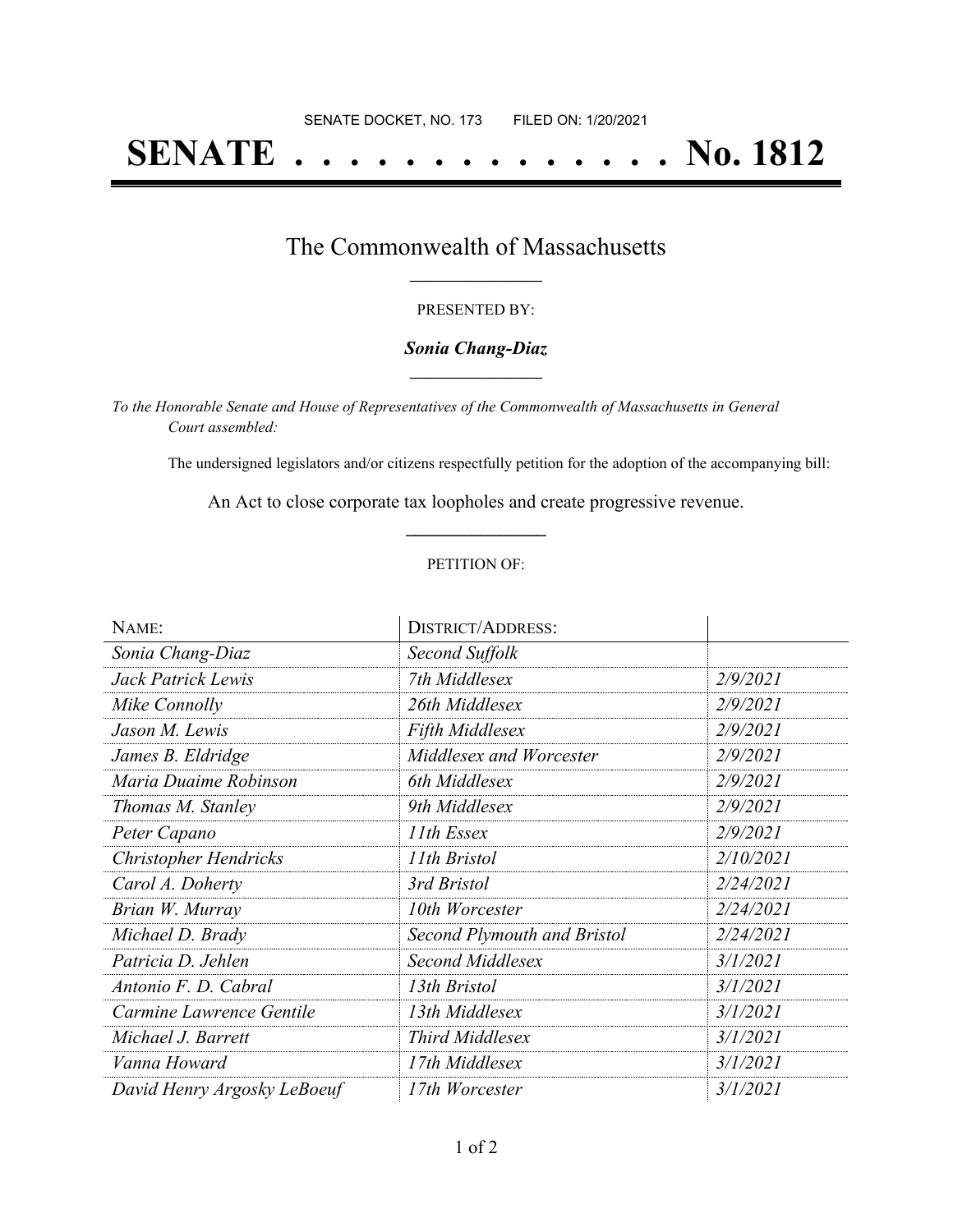| Erika Uyterhoeven   | 27th Middlesex                    | 3/1/2021  |
|---------------------|-----------------------------------|-----------|
| Joanne M. Comerford | Hampshire, Franklin and Worcester | 3/4/2021  |
| Joan B. Lovely      | Second Essex                      | 3/4/2021  |
| Patrick M. O'Connor | Plymouth and Norfolk              | 4/1/2021  |
| Sal N. DiDomenico   | Middlesex and Suffolk             | 4/1/2021  |
| Julian Cyr          | Cape and Islands                  | 4/1/2021  |
| Mary S. Keefe       | 15th Worcester                    | 4/7/2021  |
| Rebecca L. Rausch   | Norfolk, Bristol and Middlesex    | 4/22/2021 |
| Tami L. Gouveia     | 14th Middlesex                    | 4/22/2021 |
| Paul R. Feeney      | <b>Bristol and Norfolk</b>        | 6/14/2021 |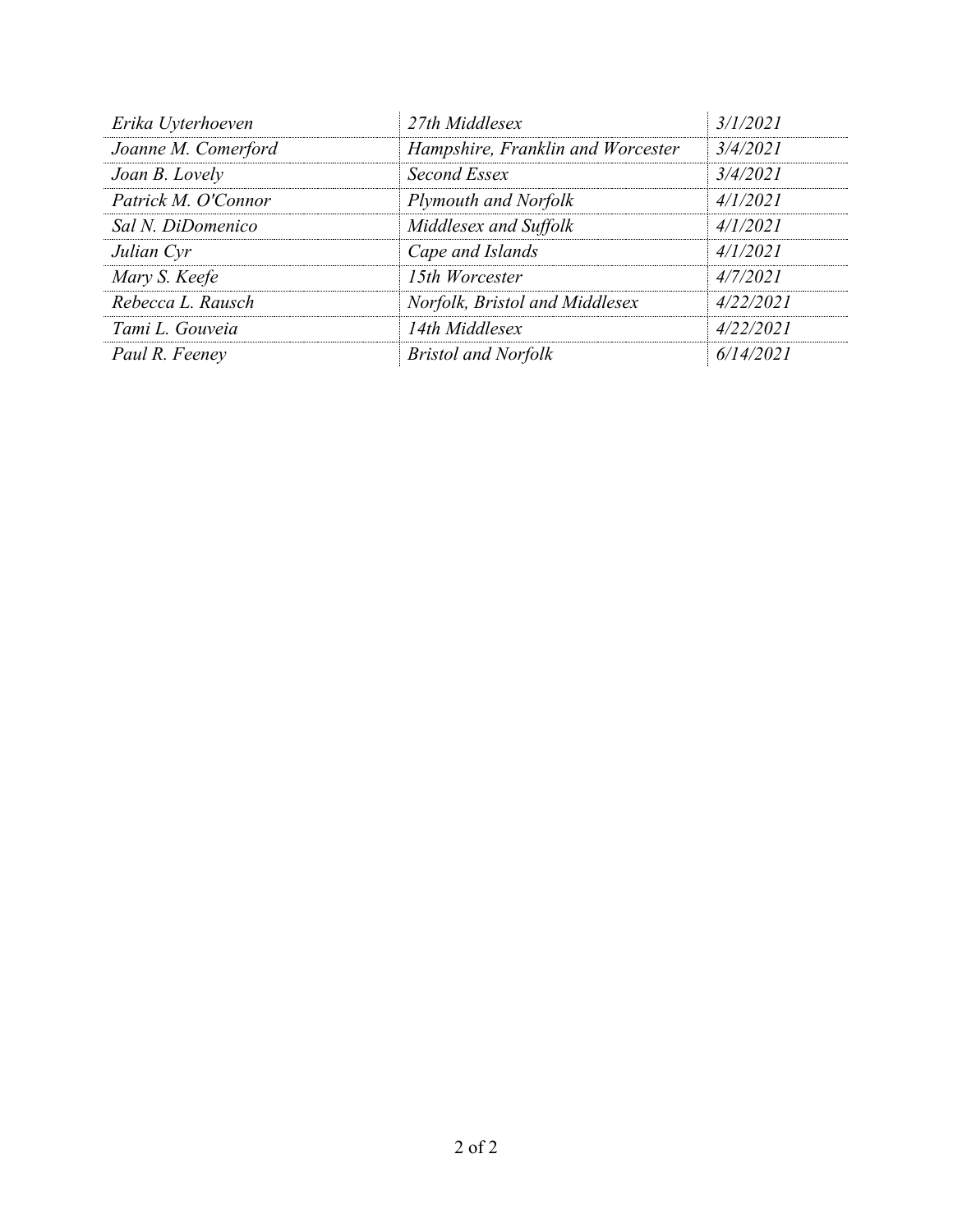# SENATE DOCKET, NO. 173 FILED ON: 1/20/2021 **SENATE . . . . . . . . . . . . . . No. 1812**

By Ms. Chang-Diaz, a petition (accompanied by bill, Senate, No. 1812) of Sonia Chang-Diaz, Jack Patrick Lewis, Mike Connolly, Jason M. Lewis and other members of the General Court for legislation to close corporate tax loopholes and create progressive revenue. Revenue.

## The Commonwealth of Massachusetts

**In the One Hundred and Ninety-Second General Court (2021-2022) \_\_\_\_\_\_\_\_\_\_\_\_\_\_\_**

**\_\_\_\_\_\_\_\_\_\_\_\_\_\_\_**

An Act to close corporate tax loopholes and create progressive revenue.

Be it enacted by the Senate and House of Representatives in General Court assembled, and by the authority *of the same, as follows:*

|        | SECTION 1. Subsection (e) of Section 1 of Chapter 62 of the General Laws, as most               |
|--------|-------------------------------------------------------------------------------------------------|
| 2      | recently amended by chapter 273 of the Acts of 2018, is hereby further amended by striking the  |
| 3      | second sentence and replacing it with the following: - "Amounts included in federal gross       |
| 4      | income pursuant to section 951 of the Code shall be treated as dividends under this chapter;    |
| 5      | provided that amounts included in federal gross income pursuant to section 951A of the Code     |
| 6      | shall not be treated as dividends."                                                             |
| $\tau$ | SECTION 2. Subsection (a) of Part B. of Section 3 of said Chapter 62 of the General             |
| 8      | Laws is hereby further amended by inserting at the end thereof the following: - "(20) An amount |
| 9      | equal to fifty percent of amounts included in federal gross income pursuant to section 951A of  |
| 10     | the Code."                                                                                      |
|        |                                                                                                 |

11 SECTION 3. The definition of "Net income" in Section 1 of Chapter 63 of the General 12 Laws, as most recently amended by chapter 273 of the Acts of 2018, is hereby further amended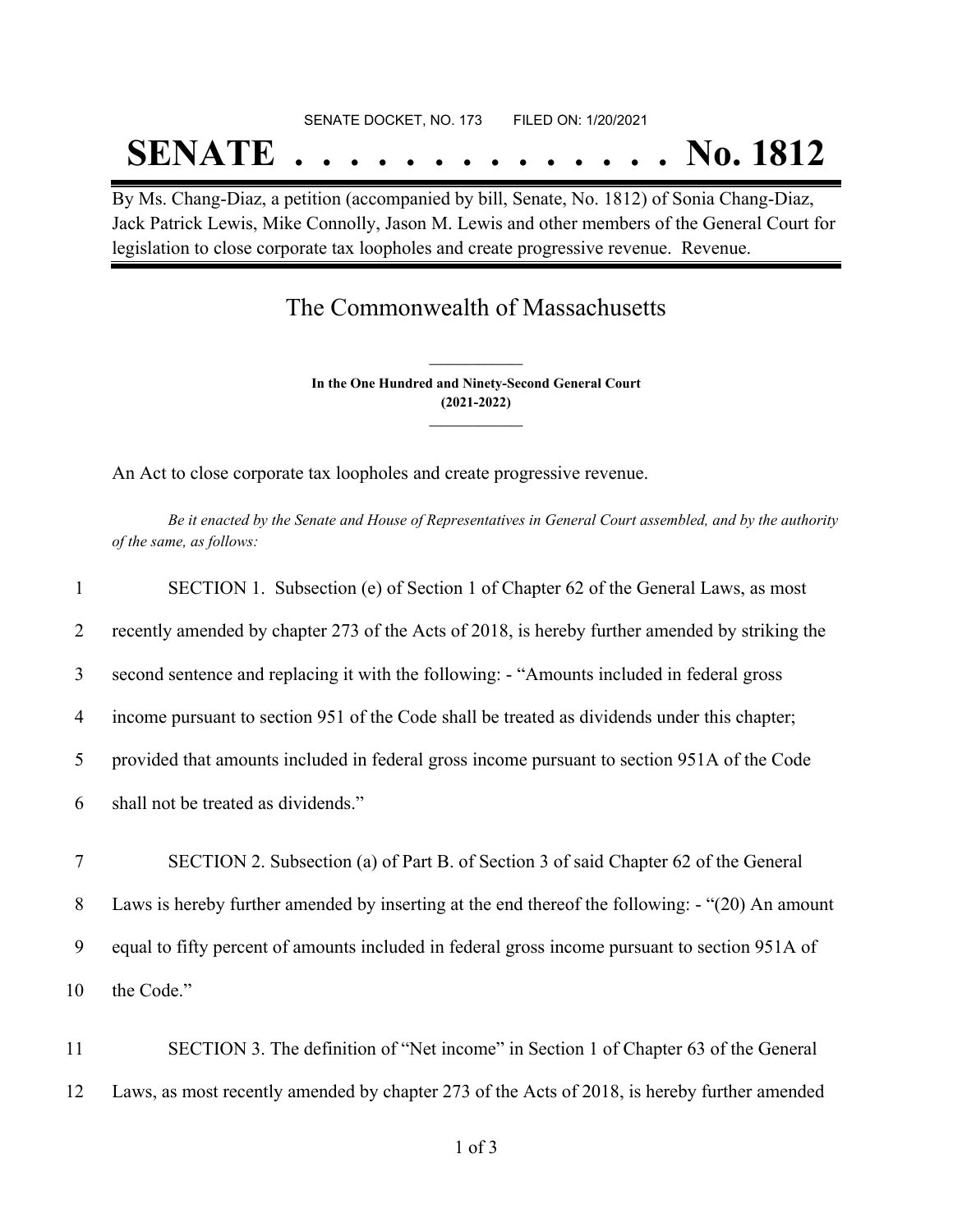| 13 | by striking the sixth sentence and replacing it with the following: - "For purposes of this        |
|----|----------------------------------------------------------------------------------------------------|
| 14 | definition, amounts included in federal gross income pursuant to section 951 of the Code shall be  |
| 15 | treated as dividends; provided that amounts included in federal gross income pursuant to section   |
| 16 | 951A of the Code shall not be treated as dividends."                                               |
| 17 | SECTION 4. The definition of "Net income" in Section 1 of Chapter 63 of the General                |
| 18 | Laws, as most recently amended by chapter 273 of the Acts of 2018, is hereby further amended       |
| 19 | by striking subsection $(g)$ and replacing it with the following: $-(g)$ the deductions allowed by |
| 20 | sections 245A, $250(a)(1)(A)$ , and 965(c) of the Code."                                           |
| 21 | SECTION 5. Section 2A of said chapter 63, as so amended, is hereby further amended by              |
| 22 | striking subsection (h) and replacing it with the following: - "(h) For purposes of this section,  |
| 23 | dividends that are deemed to be received from an entity, including amounts included in federal     |
| 24 | gross income pursuant to section 951 of the Code, shall not be considered receipts, and amounts    |
| 25 | included in federal gross income pursuant to section 951A of the Code also shall not be            |
| 26 | considered receipts."                                                                              |
| 27 | SECTION 6. Paragraph 4 of Section 30 of said chapter 63, as so amended, is hereby                  |
| 28 | further amended by striking the fourth sentence and replacing it with the following: - "For        |
| 29 | purposes of this section and subsection (a) of section 38, amounts included in federal gross       |
| 30 | income pursuant to section 951 of the Code shall be treated as dividends; provided that amounts    |

 included in federal gross income pursuant to section 951A of the Code shall not be treated as dividends."

of 3